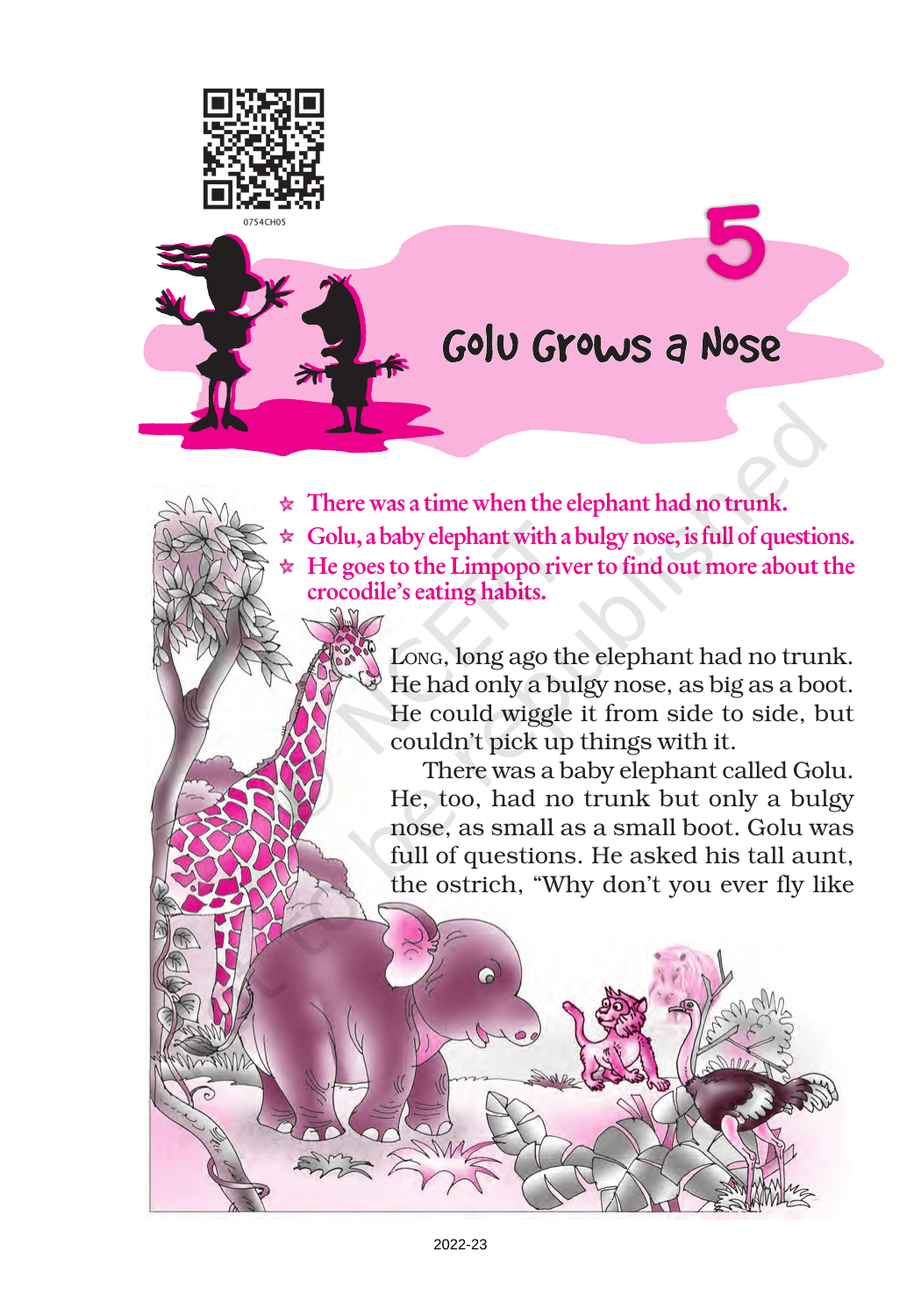other birds?" Then he asked his tall uncle, the giraffe, "What makes your skin so spotty?" He asked his huge uncle, the hippopotamus, "Why are your eyes always so red?" He asked his hairy uncle, the baboon, "Why do melons taste like melons?" The ostrich, the giraffe, the hippopotamus and the baboon had no answers to Golu's questions. "Golu is a naughty baby," they said. "He asks such difficult questions."

One day Golu met the mynah bird sitting in the middle of a bush, and he asked her, "What does the crocodile have for dinner?" The mynah said, "Go to the banks of the great, grassy Limpopo river and find out."

Golu went home. He took a hundred sugar canes, fifty dozen bananas and twenty-five melons. Then he said to his family, "Goodbye. I'm going to the great, grassy Limpopo river. I'll find out what the crocodile has for dinner." He had never seen a crocodile, and didn't know what one looked like.

He met a python and asked him, "Have you ever seen a crocodile? What does he look like? What does he have for dinner?"



31Golo Grows a Nose Golu Grows a Nose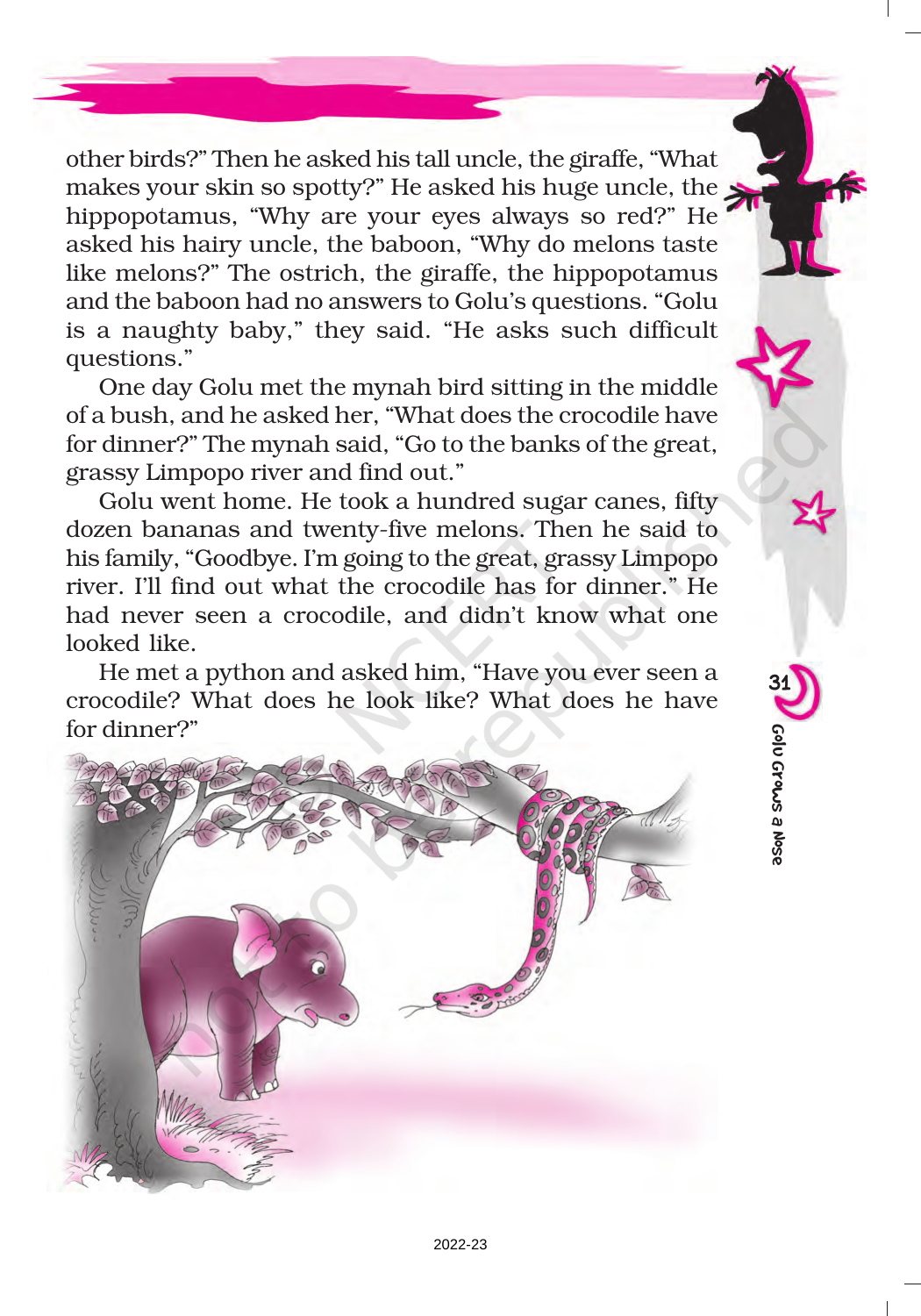The python uncoiled himself from the branch of a tree but said nothing. Golu politely helped him to coil around the branch again and said goodbye to him.

- $\star$  Golu meets the crocodile face to face.
- $\star$  He gets the python's help when he needs it most.
- $\star$  Golu grows a long and useful nose.

Golu moved on, eating sugar canes, bananas and melons. After a few days he reached the very edge of the great, grassy Limpopo river. On the bank of the river he saw a log of wood.

It was really the crocodile who winked at him. "Excuse me," said Golu. "Have you ever seen a crocodile?"

The crocodile winked again and lifted half his tail out of the mud. "Come here, little one," said the crocodile. "Why do you ask such questions?"

"I want to know..."

32An Alien Hand

An Alien Hand

"Come close, little one, for I am the crocodile," and he shed crocodile tears to show it was quite true.

Golu was afraid, but he sat down on the bank and said, "You are the very person I was looking for. Please tell me what you have for dinner."

"Come here, little one, and I'll whisper the answer to you," said the crocodile.

Golu put his head down close to the crocodile's snout and the crocodile caught him by the nose.

"I think," said the crocodile, "today a baby elephant will be my dinner."

"Let me go. You are hurting me, Mr Crocodile," screamed Golu.

The python, who had been quietly following Golu, came to the bank and said, "If you do not pull as hard as you can, the crocodile will drag you into the stream."

2022-23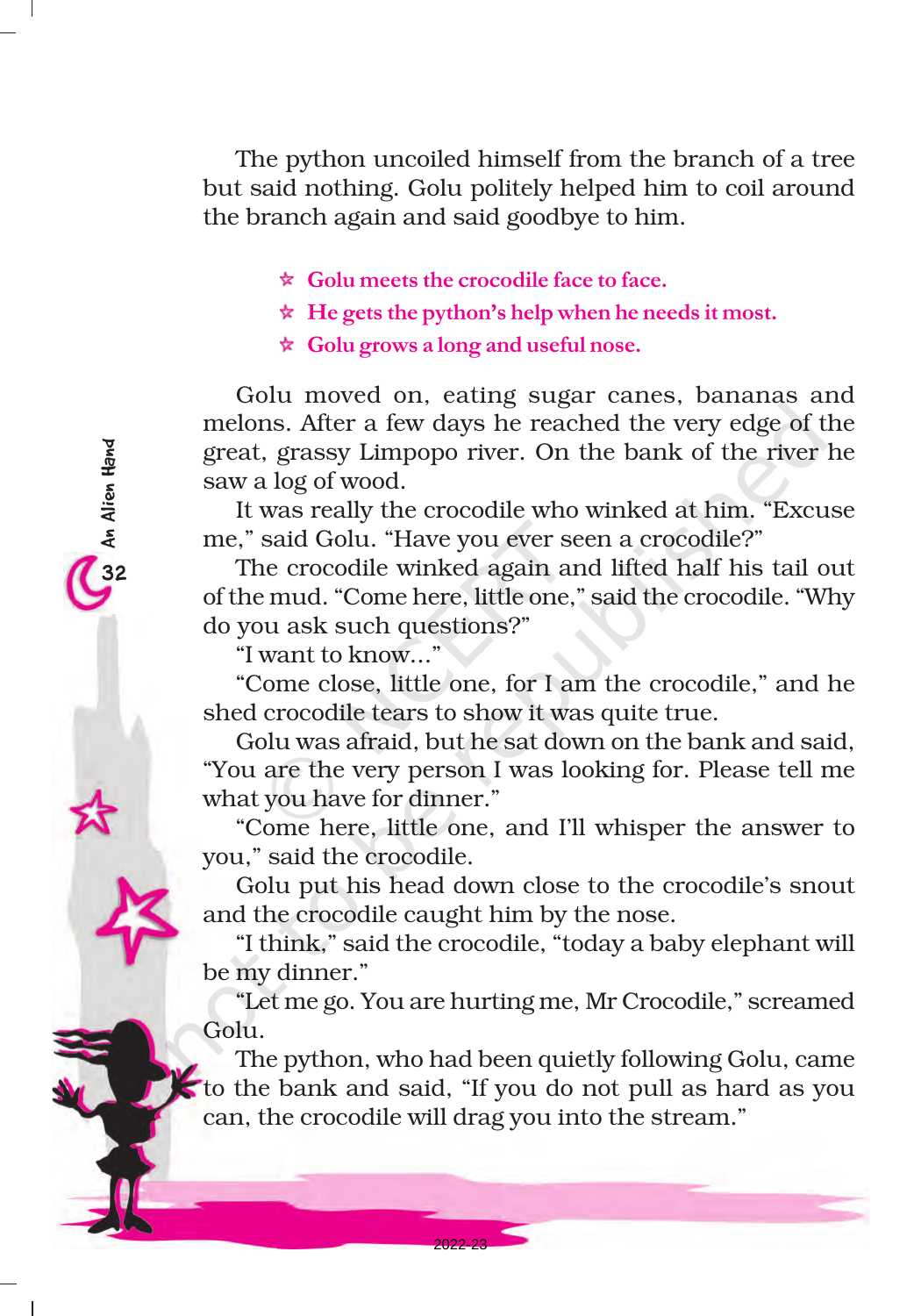Golu sat back on his little haunches and pulled and pulled. The crocodile slipped into the water making it all creamy with  $\blacktriangleright$ great sweeps of his tail, and he also pulled and pulled.

Then the python coiled himself round Golu's stomach and said, "Let's pull harder." Golu dug in all his four legs in the mud and pulled. The nose kept on stretching. At each pull the nose grew longer and longer and it hurt Golu. The nose was now five feet long, but it was free at last.

Golu sat down, with his nose wrapped up in a big banana leaf and hung it in the great, grassy Limpopo river to cool.

Golu sat there for two days waiting for his nose to cool and to shrink. It grew cool but it didn't shrink.

At the end of the second day, a fly came and stung Golu on the shoulder. Golu lifted his long nose (trunk) and with it hit the fly dead.

"Advantage number one," hissed the python. "You couldn't have done it with a small nose. Try and eat a little now."

Golu put out his trunk and plucked a large bundle of grass. He dusted it against his forelegs and stuffed it into his mouth.

> "Advantage number two," hissed the python. "You couldn't have done it with a small nose. Don't you think the sun is too hot now?"

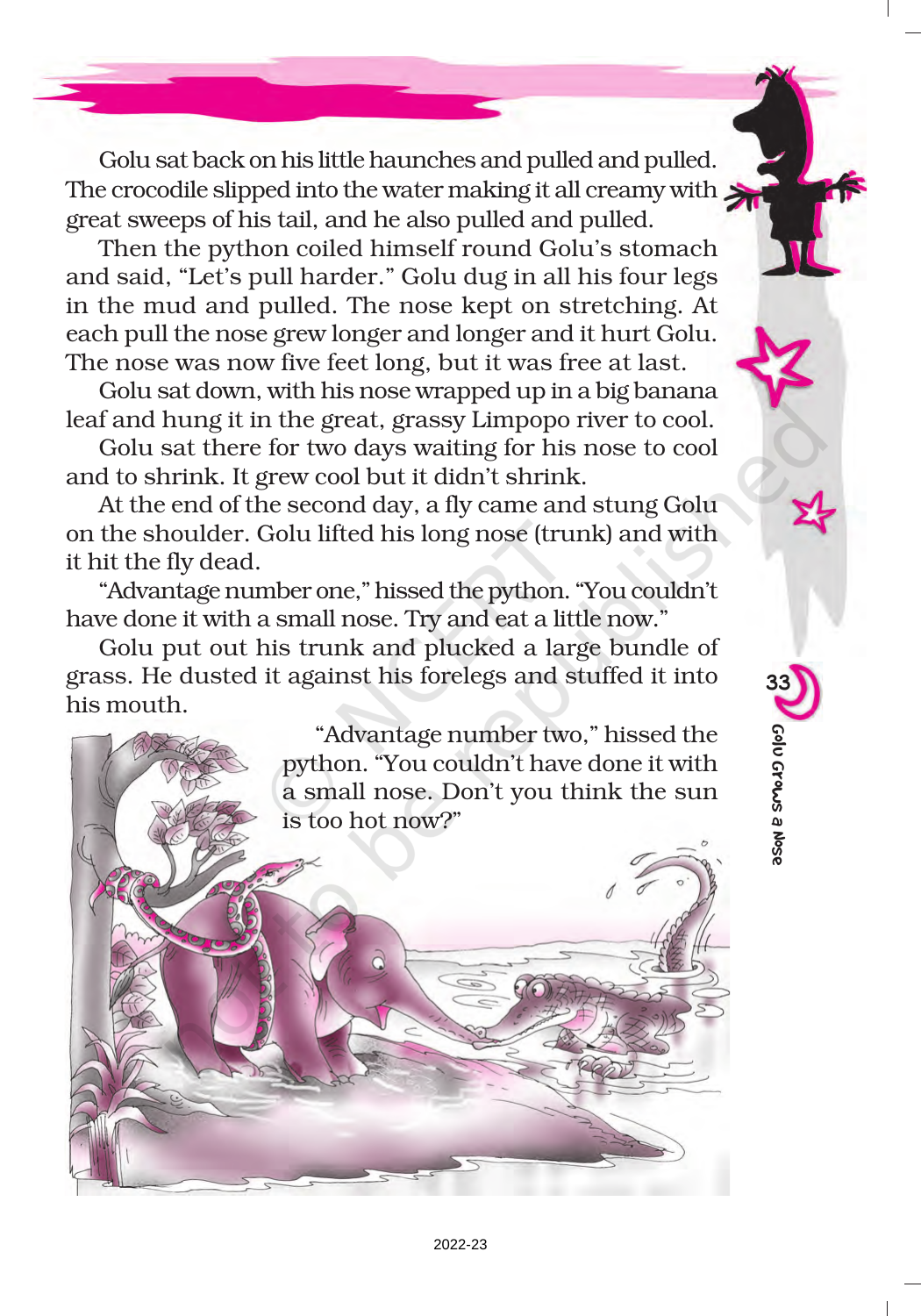

Golu scooped up some mud from the bank and slapped it on his head.

"Advantage number three," hissed the python. "You couldn't have done it with a small nose."

"Thank you, Mr Python," said Golu gratefully. "I'll remember all this and now I'll go back to my family."

> RUDYARD KIPLING (simplified and abridged)

## Answer the following questions.

 $\omega$  An Alien Hand

An Alien Hand

1. Whom does Golu ask, "Why don't you ever fly like other birds?"

 $Exercises$ 

- 2. Which uncle of Golu had red eyes?
- 3. Golu's relatives did not answer his questions because
	- (i) they were shy.
	- (ii) the questions were too difficult.

2022-23

(iii) Golu was a naughty baby.